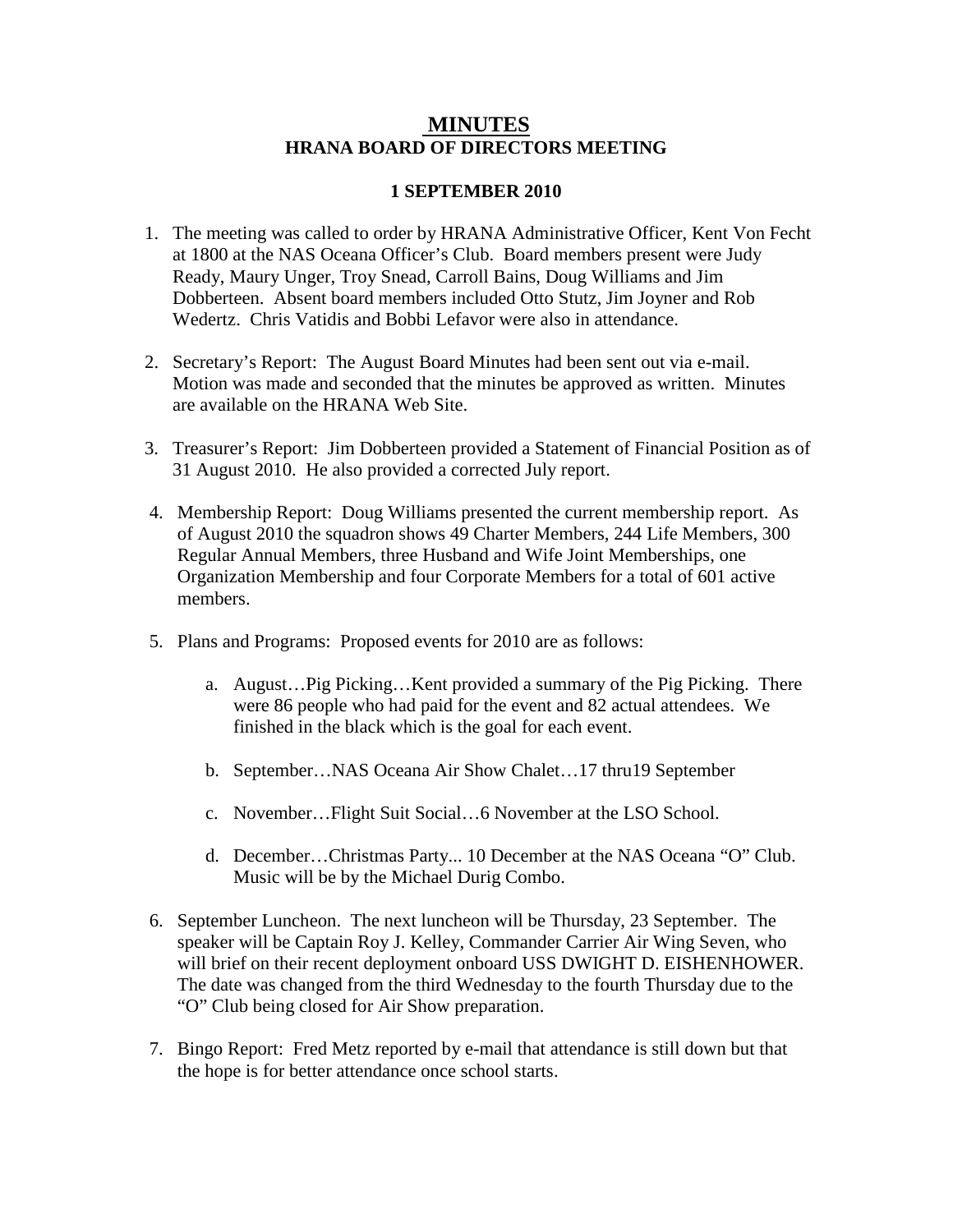- 8. PAO Report: Leilani Pierce took pictures at the Pig Picking and will provide these to Troy for use in preparing a WINGS OF GOLD article. Troy also informed the board of the upcoming 28<sup>th</sup> Annual Virginia Beach Crime Solvers Golf Tournament on October 6, 2010 at the Heron Ridge Golf Course on Seaboard Road in Virginia Beach. Kent will put out an e-mail informing HRANA members of this event.
- 9. Monument Report: Fred Metz reported by e-mail that two plaques are still missing and all others have been replaced. He also reported that new flags will be hoisted in a couple of weeks and that the new flags last longer than those previously used.
- 10. Old Business:
	- a. Centennial of Naval Aviation: Fred Metz reported by e-mail that COMNAVAIRLANT is still in the fund raising mode and that the first event, ELY, is scheduled for November. Kent informed the board of the upcoming Wings Over America Scholarship Foundation's Celebration of the 100<sup>th</sup> Anniversary of Naval Aviation November 11-14. Events will include a Veteran's Day Golf Tournament, Movie Night at Nauticus, a Virtual Race Around the World and a Run the Runway 7 mile race. Information will be provided to HRANA members via e-mail and the web site.
	- b. Squadron By-Laws: By-Laws have been sent out via -email to HRANA members for review and comment. All comments received have been incorporated into the By-Laws, and as scheduled, the board voted on approval of the document. All seven board members present voted for approval. An open membership vote will be held at the luncheon on September  $23^{rd}$ . An e-mail will be sent out reminding members of this opportunity.
	- c. 2010 NAS Oceana Summer Bus Tours: Kent gave a report on the first eleven weeks of the bus tours. Ridership is good in spite of the hot weather and very limited flight operations. Ridership on the tours is running about 100 less than at this time last year. There will be an end-of-the-season Tour Guide Debrief at the "O" Club on Wednesday, 8 September at 1600. The NAS Oceana C.O., X.O. and PAO have all been invited as well as the Military Aviation Museum Director, and all have indicated that they will attend. A special thanks and well done goes out to tour guides Carlton Lavinder, Mort White, Ted Been, Paul Hollandsworth, Ken Stafford, George Matt, Carroll Bains, Rick Rudell, George Schmidt and Kent Von Fecht, who was the coordinator for this year's tours. Also thanks to Milt Beach who assisted Holly on some of his tours.
	- d. Flame of Hope Sign…A dedication of the new sign will be held on Friday, 17 September at 0900. HRANA needs to provide a list to the PAO of those we want invited.